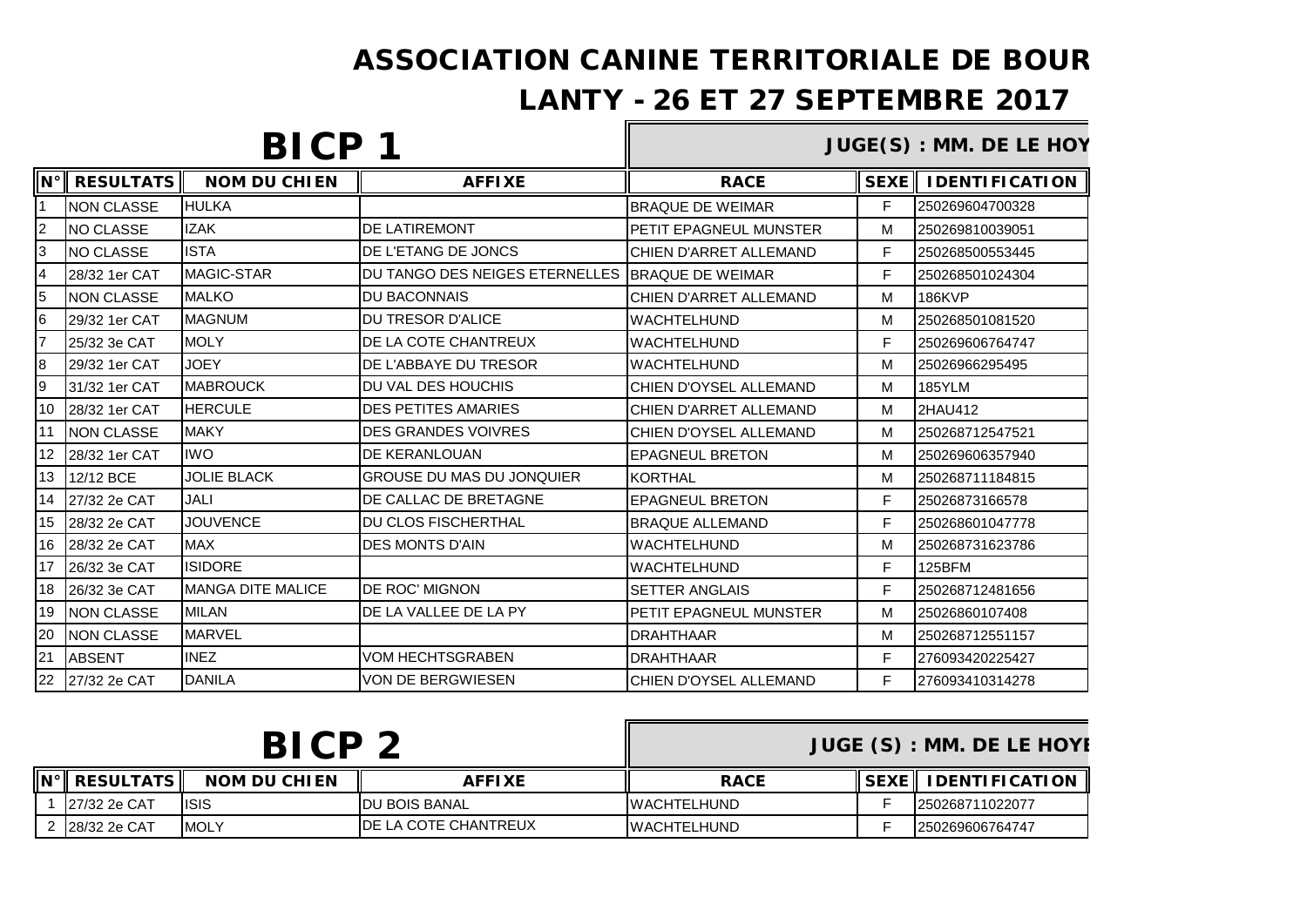#### 5 32/32 1e CAT JUNE'S PEARL DES PERDREAUX DE LA SEPTAINE RETRIEVER DU LABRADOR M 250268500737578 6 30/32 1e CAT MILKA DU CHÂTEAU DE BIGNY RETRIEVER DU LABRADOR F 250268500786489 7 27/32 2e CAT KOWALSKI KITKAT RETRIEVER DU LABRADOR M 941000016016535 8 28/32 2e CAT MY BLACK BUTTERFLY DE LA SOURCE DEOESSE FLAT COATED RETRIEVER IM 250268501186964 9 24/32 2e CAT BUTTERFL'HIGHLAND LIGHT THE SHOW GOLDEN RETRIEVER F 250268500966582 10 RETIRÈ BUTTERFL'HIGLAND MONSIEUR STE NITOUCH GOLDEN RETRIEVER **M** 250268 00997180 11 30/32 1e CAT LAFTER MIDNIGHT LEOR 18 CARATS FLAT COATED RETRIEVER LATING 1380260000510169 12 30/32 1e CAT CARD TO WIN FLAT COATED RETRIEVER M 968000010076764 13 28/32 2e CAT I DIX HUIT CARATS I JOYFUL QUEEN FLAT COATED RETRIEVER FRIEVER F 250269606284889 14 12/12 BCE MAGIC STAR DU TANGO DES NEIGES ETERNELLES BRAQUE DE WEIMAR F 250269604904310 15 28/32 2e CAT JULIETTE OF BOWMORE LEGEND RETRIEVER DU LABRADOR F 250269810594732 16 28/32 2e CAT GRESCA FLAT COATED RETRIEVER F 941000016598557 17 NON CLASSE JOUVENCE DU CLOS FISCHERTHAL BRAQUE ALLEMAND F 250268601047778 18 31/32 1e CAT |ISIDORE | |WACHTELHUND | F |125BFM 19 INON CLASSE LIAM **DE LA RANCHE DU CHENE** PETIT EPAGNEUL DE MUNSTER MILE 150268731353136 20 30/32 1e CAT LISA DES PETITES AMARIES PETIT EPAGNEUL DE MUNSTER F 172NRZ 21 NON CLASSE MARVEL DRATHAAR M 250268712551157 22 NON CLASSE HULKA BRAQUE DE WEIMAR F 250269604700328 23 NON CLASSE LOUNA DE LA RANCHE DU CHENE PAGNEUL DE MUNSTER F 250268731353133 24 INON CLASSE LEUNA (LUCKY) DE LA RANCHE DU CHENE PAGNEUL DE MUNSTER | F 250268731500325 25 28/32 2e CAT MANGA DITE MALICE DE ROC'MIGNON SETTER ANGLAIS SANGLAIS SERVIZAGRESSE 26 ABSENT LOUPIOT DRAHTHAAR M 250269606415510 27 NON CLASSE MILAN DE LA VALLEE DE LA PY PETIT EPAGNEUL DE MUNSTER | 25026860107408 **R E S U L T A T S B A R R A G E S**

3 30/32 1e CAT LADY STARDUST OF SWEET EYES RETRIEVER DU LABRADOR F 250269606519573 4 28/32 2e CAT JUNO OF SWEET EYES RETRIEVER DU LABRADOR M 250269606197729

C A C I T

**JURY :**

# **BICP**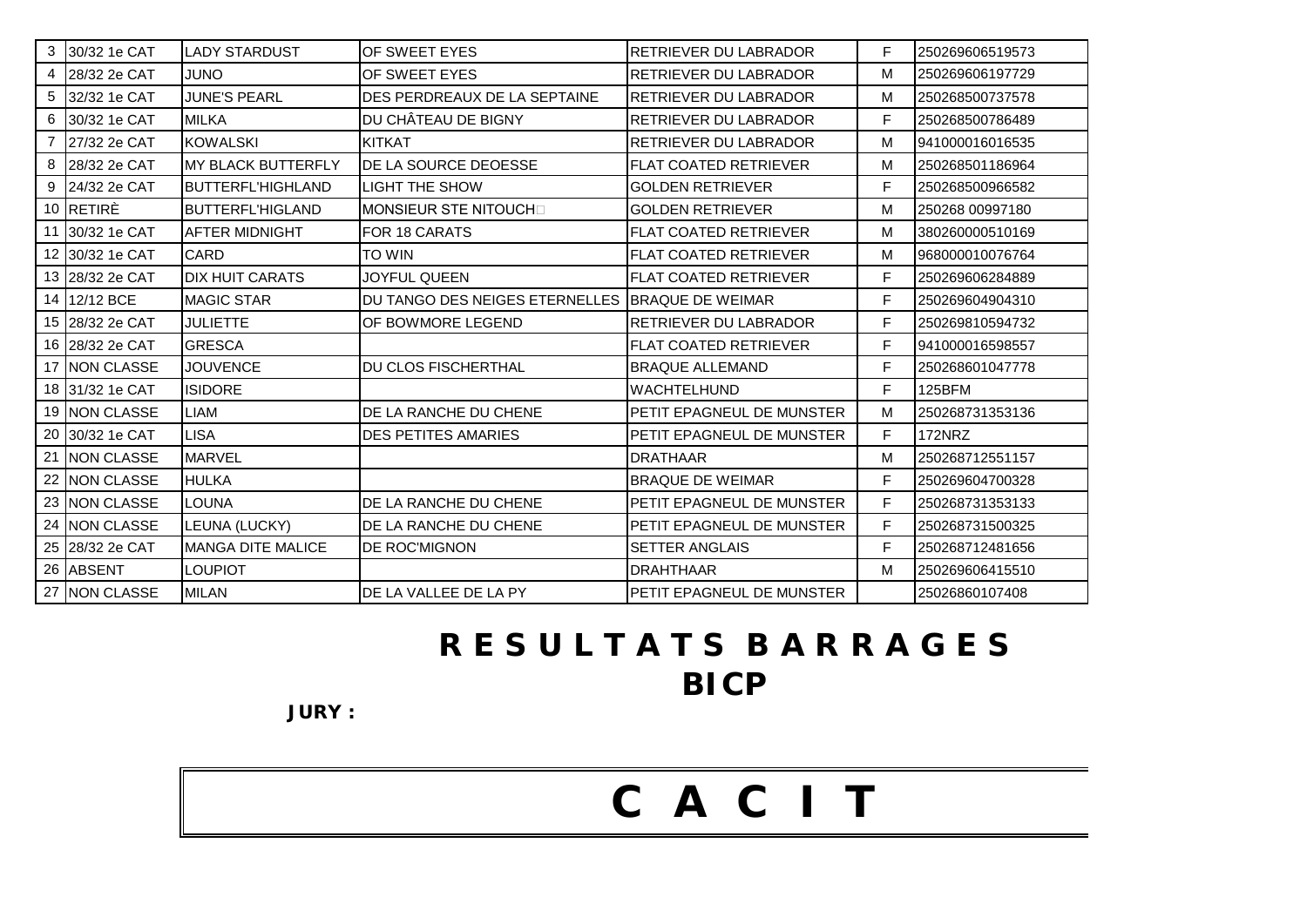| <b>AFFIXE</b><br>I CHIEN<br><b>NOM DU</b> | <b>RACE SEXE</b> | <b>ILÉTAIRE</b><br><b>PROPRII</b> |
|-------------------------------------------|------------------|-----------------------------------|
|                                           |                  |                                   |

# R C A C I T

| <b>DU CHIEN</b><br>AFFIXE<br><b>NOM</b> | <b>RACE SEXE</b> | <b>PROPRIÉTAIRE</b> |
|-----------------------------------------|------------------|---------------------|
|                                         |                  |                     |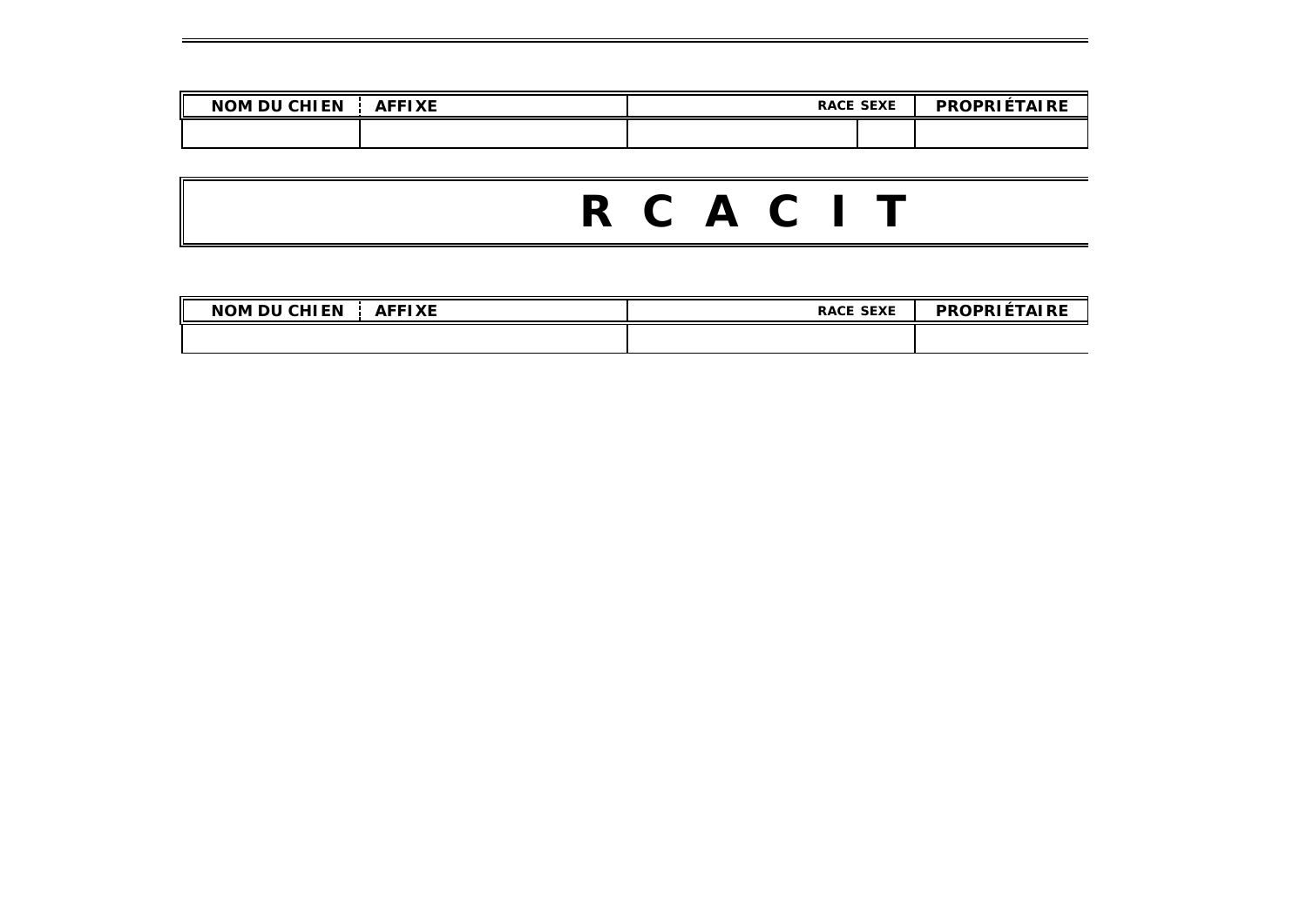# **'GOGNE**

| <b>PROPRIÉTAIRE</b>            | <b>CONDUCTEUR</b>              |
|--------------------------------|--------------------------------|
| <b>BOX JEAN CHRISTOPHE</b>     | <b>BOX JEAN CHRISTOPHE</b>     |
| SIDHOUM JEAN MICHEL            | SIDHOUM JEAN MICHEL            |
| MAUBAN SEBASTIEN               | <b>MAUBAN SEBASTIEN</b>        |
| <b>FENDRICH WALTER FABRICE</b> | <b>FENDRICH WALTER FABRICE</b> |
| <b>MAUBAN SEBASTIEN</b>        | <b>MAUBAN SEBASTIEN</b>        |
| <b>RADEL PATRICE</b>           | <b>RAQUIN PATRICE</b>          |
| ANDREY LAFTITIA                | RAQUIN PATRICE                 |
| PEPOT PASCAL                   | <b>RAQUIN PATRICE</b>          |
| <b>LEDRICH ERIC</b>            | <b>RAQUIN PATRICE</b>          |
| <b>BERTEAUX LAURENT</b>        | <b>RAQUIN PATRICE</b>          |
| <b>LORRY CHRISTOPHE</b>        | <b>VILAULT HERVE</b>           |
| <b>BERTEAUX LAURENT</b>        | <b>RAQUIN PATRICE</b>          |
| <b>RIX DENIS</b>               | <b>RIX DENIS</b>               |
| <b>BERTEAUX LAURENT</b>        | RAQUIN PATRICE                 |
| ROSNOBLET FRANCOIS             | ROSNOBLET FRANCOIS             |
| <b>LORRY CHRISTOPHE</b>        | RAQUIN PATRICE                 |
| <b>LORRY CHRISTOPHE</b>        | <b>LORRY CHRISTOPHE</b>        |
| <b>HUBERT CEDRIC</b>           | RAQUIN PATRICE                 |
| <b>MONNET GILLES</b>           | ROSNOBLET FRANCOIS             |
| <b>CHEDORGE NICOLAS</b>        | ROSNOBLET FRANCOIS             |
| <b>EBLE GILBERT</b>            | PETIT PASCAL                   |
| MILLIERE PIERRE JEAN           | <b>RAQUIN PATRICE</b>          |

### **E, TEMPETE, CAUSSINUS**

| <b>PROPRIÉTAIRE</b>   | <b>CONDUCTEUR</b>     |
|-----------------------|-----------------------|
| <b>IGOICHOT CYRIL</b> | <b>IGOICHOT CYRIL</b> |
| IANDREY LAFTITIA      | <b>RAQUIN PATRICE</b> |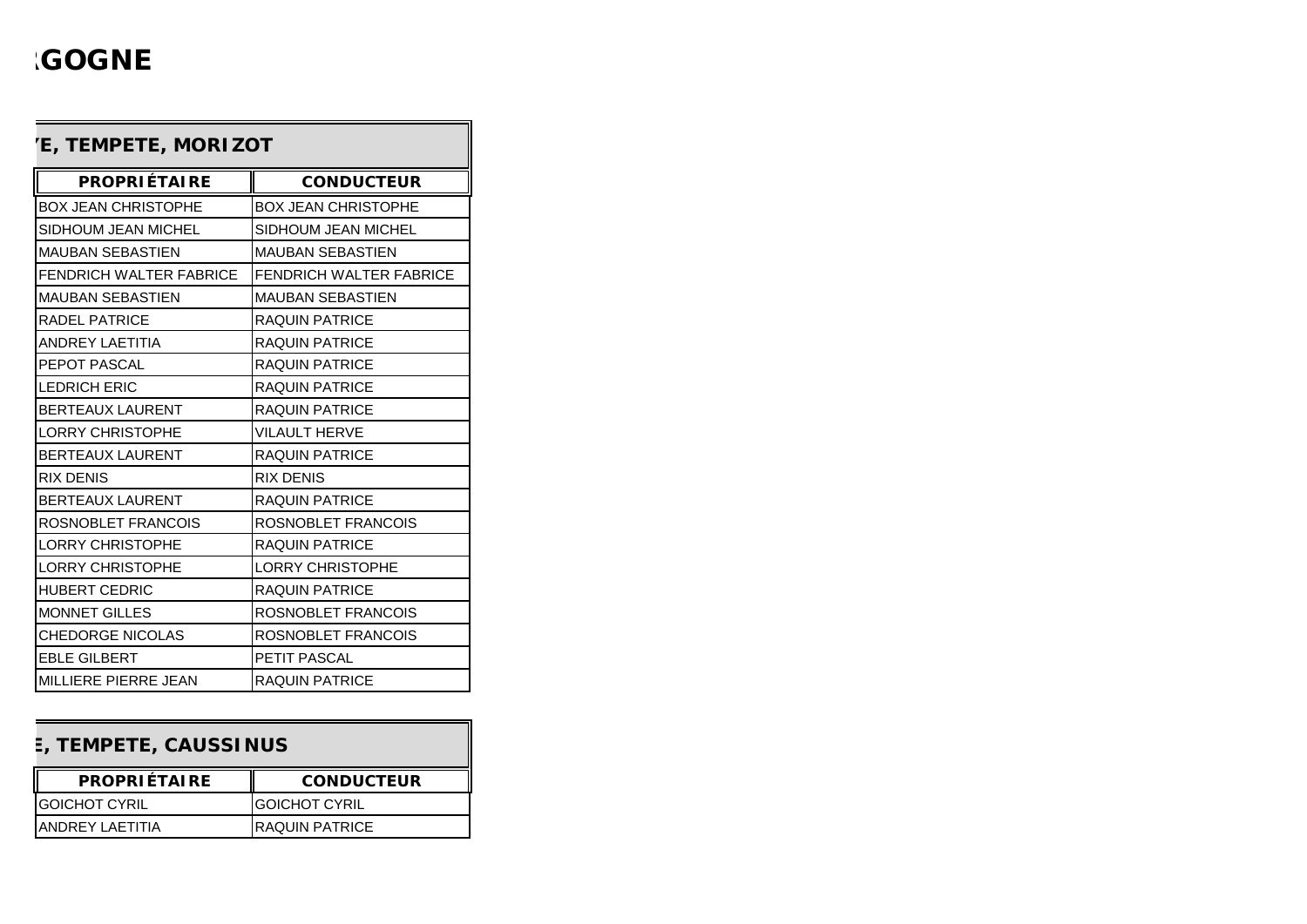| <b>WELELE SANDRINE</b>        | <b>WELELE SANDRINE</b>         |
|-------------------------------|--------------------------------|
| <b>DELAPORTE MONIQUE</b>      | <b>DELAPORTE MONIQUE</b>       |
| <b>BESSONNIERE ANGY</b>       | <b>BESSONIER ANGY</b>          |
| <b>MATIVON VALERIE</b>        | <b>MATIVON VALERIE</b>         |
| <b>MATIVON VALERIE</b>        | <b>MATIVON VALERIE</b>         |
| <b>DEGUISNE SARAH</b>         | <b>DEGUISNE SARAH</b>          |
| <b>DEGUISNE SARAH</b>         | <b>DEGUISNE SARAH</b>          |
| <b>DEGUISNE SARAH</b>         | <b>DEGUISNE SARAH</b>          |
| <b>RICHE ANNE</b>             | <b>RICHE ANNE</b>              |
| <b>RICHE ANNE</b>             | RICHE ANNE                     |
| <b>DELORD CAMILLE</b>         | <b>DELORD CAMILLE</b>          |
| FENDRICH-WALTER FABRICE       | <b>FENDRICH-WALTER FABRICE</b> |
| <b>MOULY CHRISTINE</b>        | <b>MOULY CHRISTINE</b>         |
| <b>RICHE ANNE</b>             | <b>RICHE ANNE</b>              |
| ROSNOBLET FRANCOIS            | ROSNOBLET FRANCOIS             |
| <b>LORRY CHRISTOPHE</b>       | <b>RAQUIN PATRICE</b>          |
| <b>WALLAERT MARC</b>          | <b>BOTTON HUBERT</b>           |
| <b>CHAPUY LUC</b>             | <b>BOTTON HUBERT</b>           |
| <b>CHEDORGE NICOLAS</b>       | ROSNOBLET FRANCOIS             |
| <b>BOX JEAN CHRISTOPHE</b>    | <b>BOX JEAN CHRISTOPHE</b>     |
| <b>GUILLAUD ROLLIN FABIEN</b> | <b>BOTTON HUBERT</b>           |
| <b>JAYR EMMANUEL</b>          | <b>BOTTON HUBERT</b>           |
| <b>HUBERT CEDRIC</b>          | RAQUIN PATRICE                 |
| <b>MOUSSE YVES</b>            | <b>MOUSSE YVES</b>             |
| <b>MONNET GILLES</b>          | ROSNOBLET FRANCOIS             |